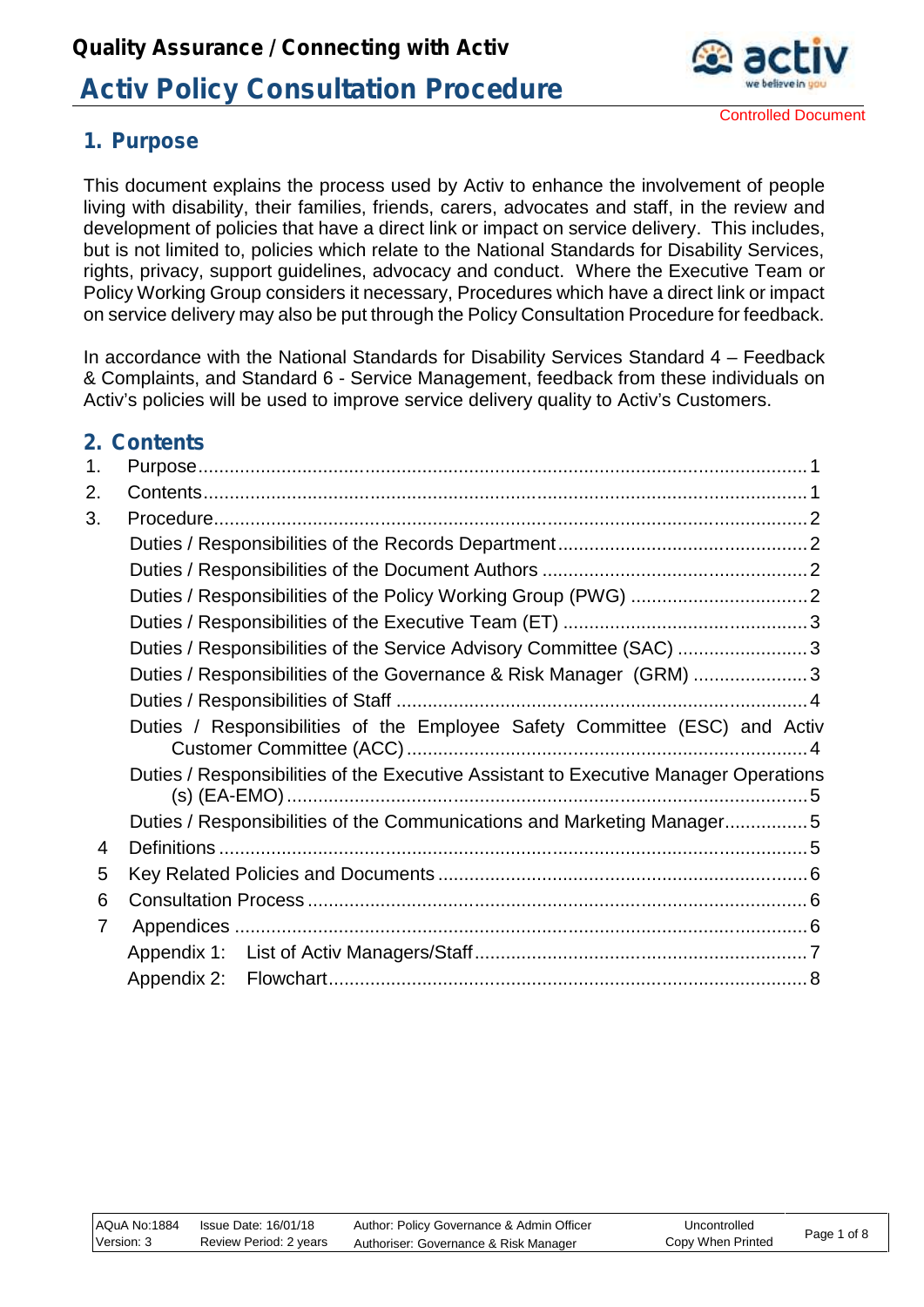

### **3. Procedure**

A flowchart of this procedure can be found at Appendix 2 of this document.

### **Duties / Responsibilities of the Records Department**

The records department is responsible for

- Notifying all Heads of Departments on a quarterly basis the status of the documents assigned to the Department;
- Providing source documents to Document Authors;
- Receiving updated approved documentation;
- Updating the document footer detailing version control and approval details;
- Uploading approved documentation.

*Refer to Records Manual for further information related to Document Control.*

### **Duties / Responsibilities of the Document Authors**

The Document Author is responsible for:

- Formulating draft policy or undertaking a review of existing policy and forwarding to the Policy Working Group if required.
- Providing an electronic copy of the policy to the Governance & Risk Manager for distribution as per the flow chart.
- Attending Policy Working Group (PWG), Service Advisory Committee (SAC), Employee Safety Committee (ESC), Activ Customer Committee (ACC) and any other meetings as requested to explain policy content.
- Considering the risks, costs and associated benefits of any proposed changes that have been suggested by people living with disability, their families, friends, carers, advocates and staff as a result of the consultation process.
- If required, negotiating with the SAC, ESC and ACC on any suggested changes that may not be adopted and detailing the reasons why they cannot be adopted.
- Working with GRM to obtain final approval from the Executive Team prior to any new, reviewed or amended policies entering the document control process.

#### **Duties / Responsibilities of the Policy Working Group (PWG)**

The PWG is responsible for:

- Reviewing any suggested amendments or improvements to existing policy documentation;
- Providing guidance to Document Authors on new policy formulation and providing cross organisational input into the same;
- Determining if a policy requires consultation under this Procedure, based on whether it has a direct link or impact on service delivery and including reference to this requirement in the Consultation Section; and
- Providing guidance in relation to conflicting amendments received through consultation.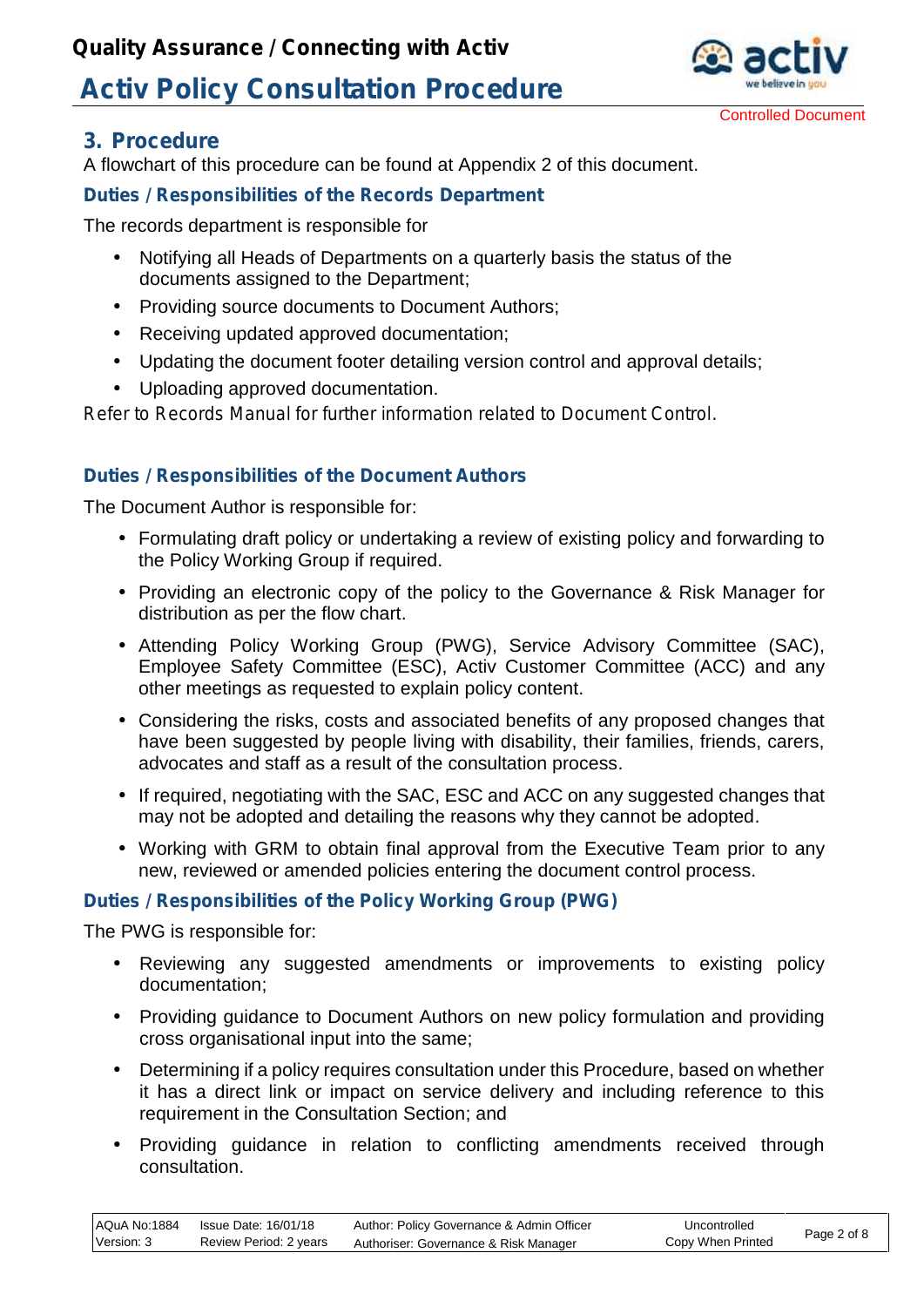

### **Duties / Responsibilities of the Executive Team (ET)**

The ET is responsible for:

- Reviewing any new, renewed or amended policies with a view to providing "in principle" approval prior to distribution for consultation under this Procedure;
- Providing final approval of policies following completion of the consultation process, and before it enters the document control process.

#### **Duties / Responsibilities of the Service Advisory Committee (SAC)**

The SAC is responsible for:

- Evaluating the feedback that has been received from people living with disability, their families, friends, carers, advocates and staff. In some instances, depending on the scheduling of SAC meetings, this feedback may need to be provided out of session.
- Ensuring that where varying opinions have been identified from the feedback provided, a single agreed upon position regarding the proposed changes is adopted by the Committee. The agreed upon proposed changes are to be included within the minutes of the SAC (or email if out of session).
- Negotiating with authors on any feedback that they may have in regard to the changes that are being requested (i.e. any proposed changes raised by the SAC have to be evaluated by the Document Author on risk / cost / benefit basis).
- Forwarding the agreed upon proposed changes (i.e. by email where dealt with out of session) to the GRM, for forwarding to the Document Author. A copy of the minutes / email is also to be retained / filed by the GRM as an audit trail.

#### **Duties / Responsibilities of the Governance & Risk Manager (GRM)**

The GRM is responsible for:

- Obtaining 'in principle' approval from the ET prior to any new, reviewed or amended policies being made available for consultation under this Procedure.
- Establishing the relevant streams for consultation required;
- Distributing policies as per the flow chart in Appendix 2 for consultation.
- Acting as the central collection point for policy feedback, and collating such feedback for the SAC.
- Ensuring that feedback time limits are restricted to a maximum of four weeks from when the policy has been received to when it is forwarded to the SAC.
- Tabling feedback to the SAC for their determination of a single position and minute the outcome (or email response if out of session).
- Acting as a contact/ coordination point for Committees who would like the Document Author to attend their meetings.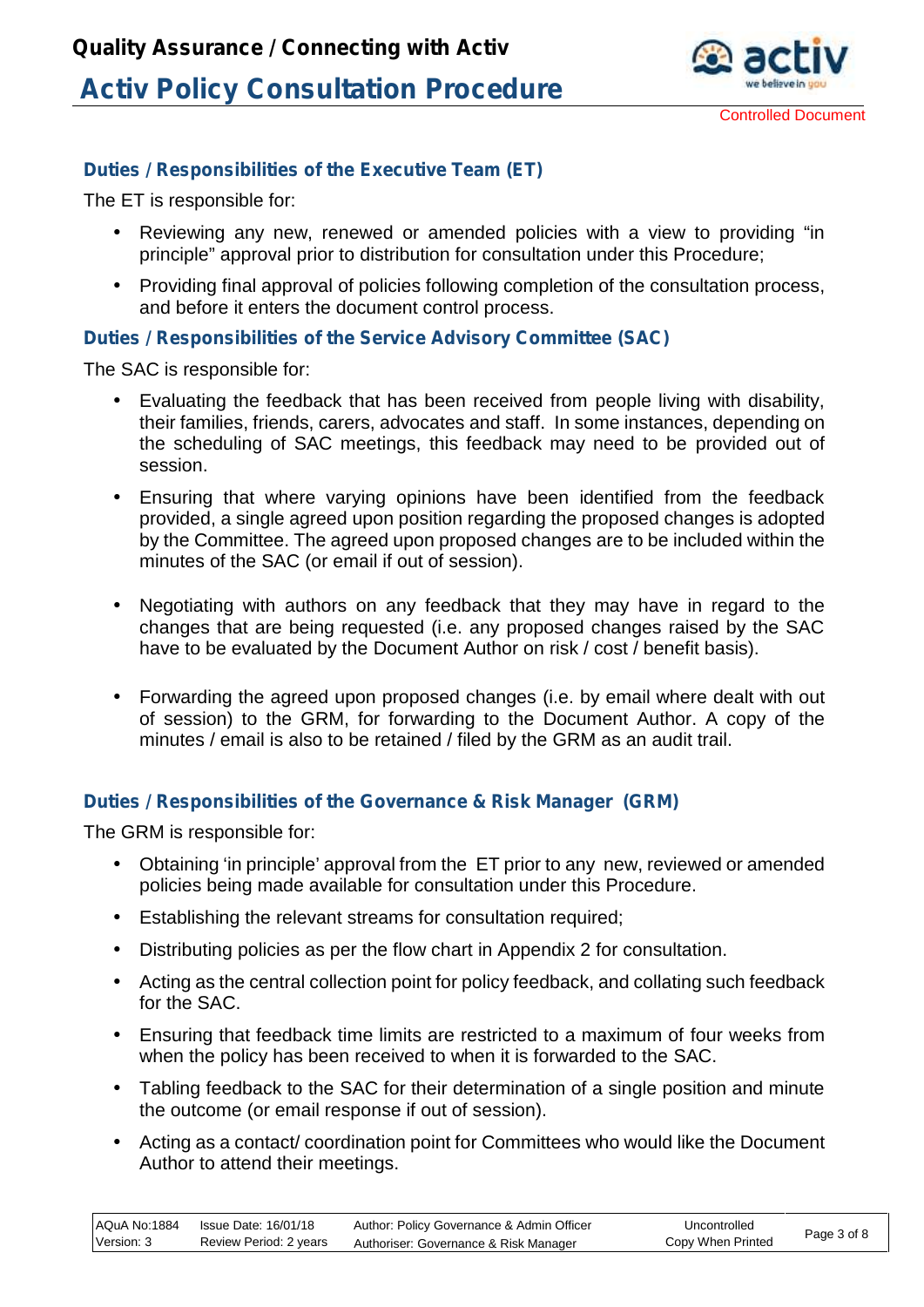## **Quality Assurance / Connecting with Activ**

# **Activ Policy Consultation Procedure**



Controlled Document

- Acting as a contact / coordination point for Document Authors, who need to negotiate with the SAC in regard to operationally unacceptable feedback.
- Retaining the audit trail of feedback and SAC minutes (or emails) related to feedback.
- Providing SAC minuted (or email) feedback to the Document Authors for consideration in their document update.
- Providing feedback, outcomes and final policies to those staff involved in the consultation procedure via Managers. For ESC and ACC this will be provided through the EA to EMO North/South s.
- Providing finalised policies to Document Authors and ensuring that they are placed upon the Executive Team Agenda for final approval prior to any new, reviewed or amended policies entering the document control process.

#### **Duties / Responsibilities of Staff**

Activ Staff/Managers (refer Appendix 1 for List) will be responsible for receiving and circulating policies requiring consultation to staff within their sites or region.

Staff are responsible for:

- Advising people living with disability, their families, friends, carers and advocates that policies open for feedback can be located on the Activ website. This notification can be via service newsletters, email or direct contact.
- Providing printed copies of the policies open for consultation as appropriate or as requested.
- Adding policies that are open for consultation to the relevant staff meeting agenda. Discussion points [or feedback] should be minuted.
- Reviewing policies open for consultation and providing feedback to the GRM within the agreed timeframe.
- Collecting and collating feedback from people living with disability, their families, friends, carers and advocates and forwarding the feedback to the GRM within the agreed timeframe.

#### **Duties / Responsibilities of the Employee Safety Committee (ESC) and Activ Customer Committee (ACC)**

The ESC and ACC are responsible for:

- Reviewing policies requiring consultation that have been tabled by the EA to EMOs.
- Providing feedback to the EA to EMOs within the agreed timeframe by way of the minutes from the meeting in which decisions were made.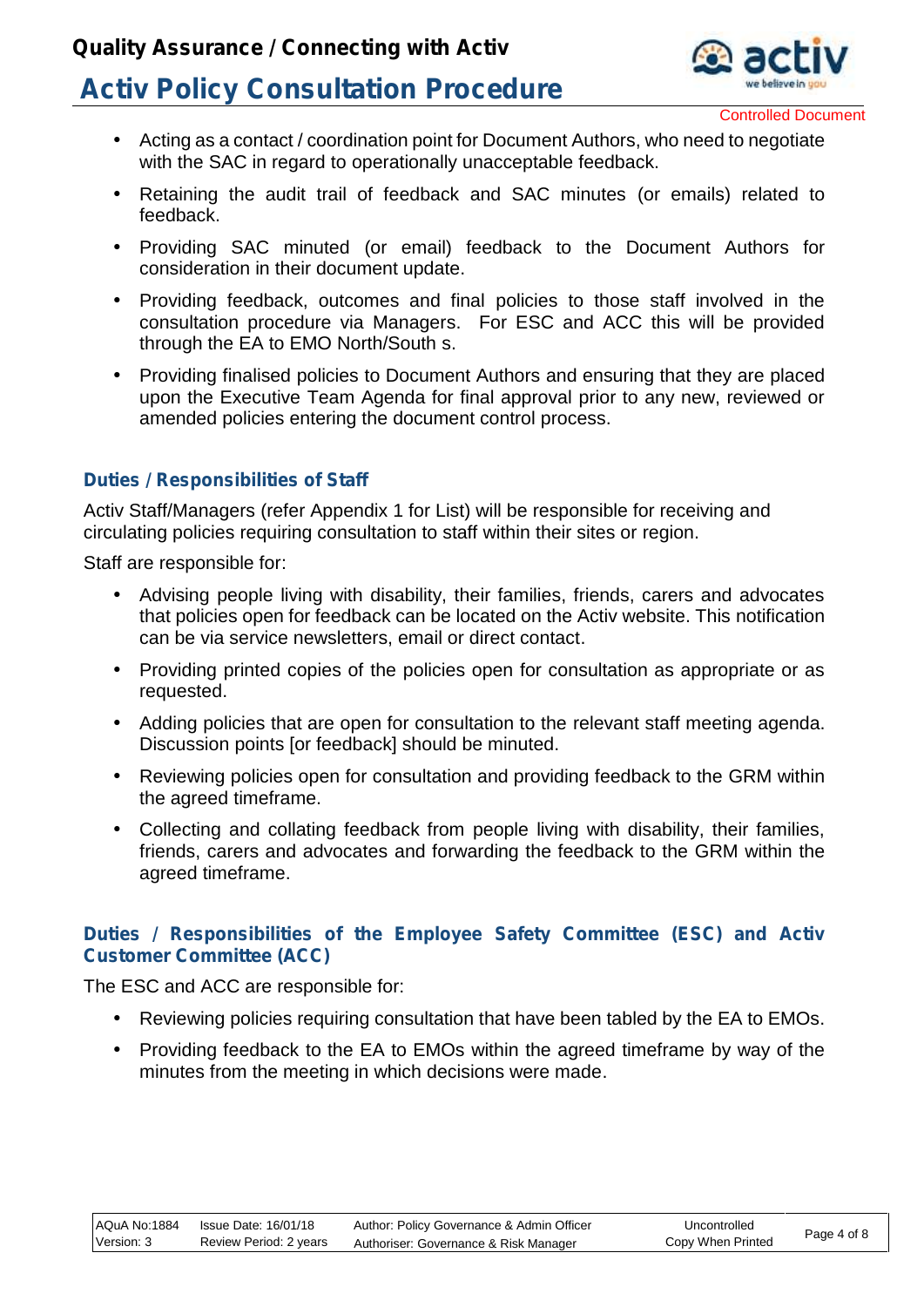

#### **Duties / Responsibilities of the Executive Assistant to Executive Manager Operations (s) (EA-EMO)**

The EA to EMOs is responsible for:

- Collating feedback from the ESC and ACC and providing the same to the GRM within agreed timeframes; and
- Acting as a contact / coordination point for Document Authors, who need to negotiate with the ESC and ACC in regard to operationally unacceptable feedback.

### **Duties / Responsibilities of the Communications and Marketing Manager**

The Communications and Marketing Manager is responsible for:

- Authorising the placing of policies requiring consultation onto Activ's website to enable feedback to be provided via the online portal.
- Advertising those policies open for comment/feedback are available on the Activ website through email and newsletters.
- Where necessary, placing a final approved copy of the documentation on Activ's website.

## **4. Definitions**

#### **Activ Customer Committee (ACC):**

- A committee consisting customer and employee representation from all regions and services (ACE).
- Provides input to the Executive Team in its obligation to ensure customer wellbeing and safety as well as other legitimate needs of customers and their families.
- Is responsible for:
	- 1. Providing advocacy in all areas relating to the wellbeing of customers;
	- 2. Challenging the quality of Activ service delivery and providing input and feedback on the same;
	- 3. Reviewing, liaising and providing input into service related policy and procedure as requested;
	- 4. Providing input into continuous improvement initiatives;
	- 5. Liaising and providing input to the Executive from customers on relevant issues and projects;
	- 6. Encouraging a culture that promotes ethical and responsible activity and decision making, and;
	- 7. Adherence to Health Safety and Environment principles and practices.

#### **Employee Safety Committee (ESC):**

- A committee consisting of the Employee Committee Chairpersons and a representative Board member.
- Provides input to the Executive Team from supported employees.
- Liaises with and has the opportunity to input to Activ's other Standing Committees on relevant issues.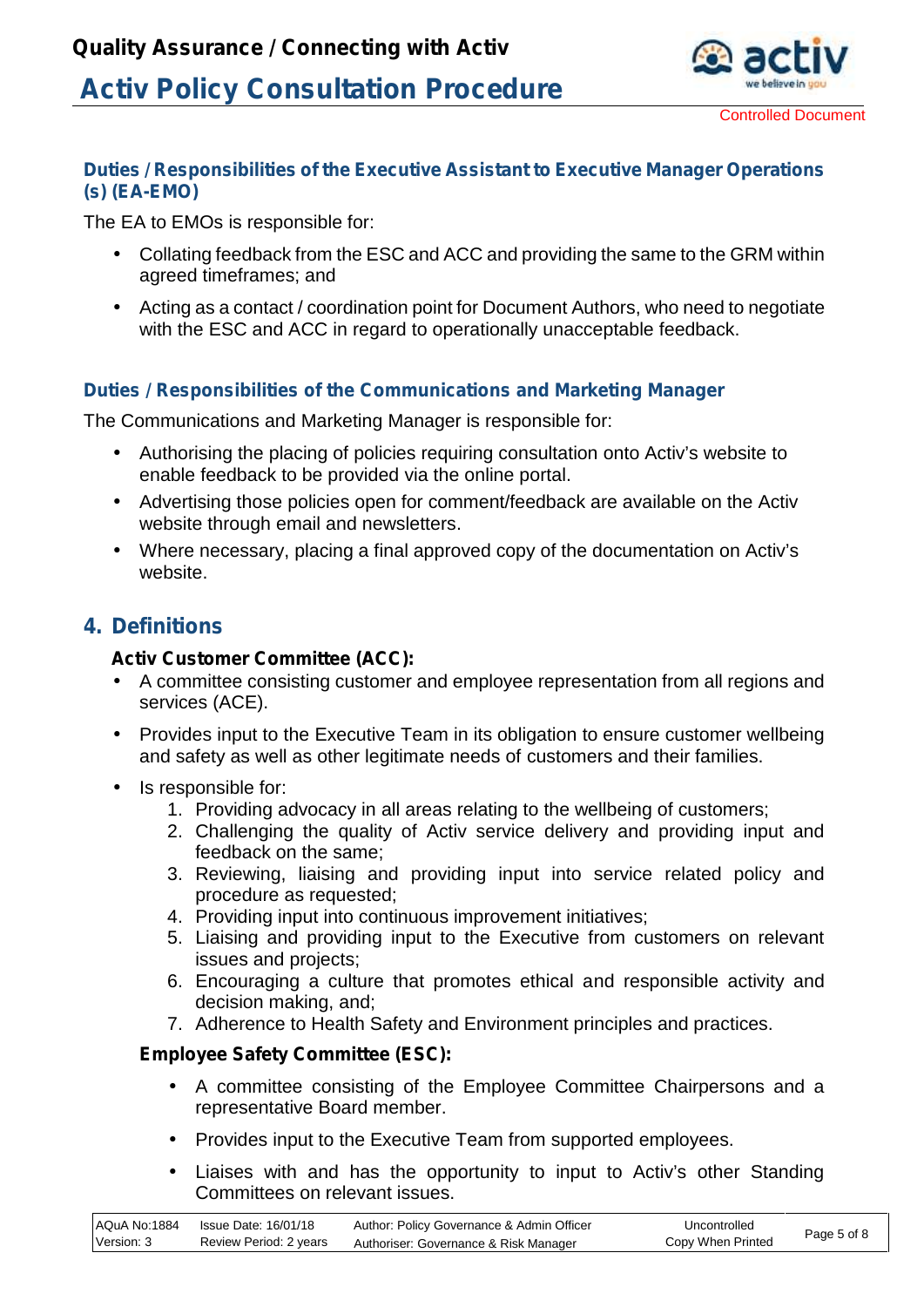## **Quality Assurance / Connecting with Activ**

# **Activ Policy Consultation Procedure**



Controlled Document

 Has the responsibility of providing supported employee advocacy in all areas relating to the welfare of people with disability as a group.

**Document Author:** Staff member responsible for creating or updating a document.

#### **Policy Working Group (PWG):**

 provides cross-organisational input into policies and procedures under review and/or formulation.

**Service Advisory Committee (SAC):** Assists the Board in its understanding of:

- The expectations of people living with disability, their families, friends, carers, and advocates and their relationship with Activ.
- Current service levels and any significant service issues as perceived by people living with disability, their families, friends, carers and advocates.
- The potential need for significant changes in service requirements based on legislative changes, disability sector changes, or the changing needs of people living with disability, their families, friends, carers and advocates.
- The impact of policies and strategic direction on people living with disability, their families, friends, carers and advocates.

### **5. Key Related Policies and Documents**

Document Control Procedures for DCOs (AQuA 1288) Document Control Procedures for Staff (AQuA 191) Service Advisory Committee Terms of Reference (AQuA 1910) Employee Safety Committee Terms of Reference (AQuA 252) Activ Customer Committee Terms of Reference (AQuA 2785) Activ Constitution (AQuA 96) External Consultation Policy (AQuA 1967)

#### **6. Consultation Process**

Policy Working Group Policy Consultation Procedure

### **7. Appendices**

Appendix 1: Contact details for Activ Managers Appendix 2: Flowchart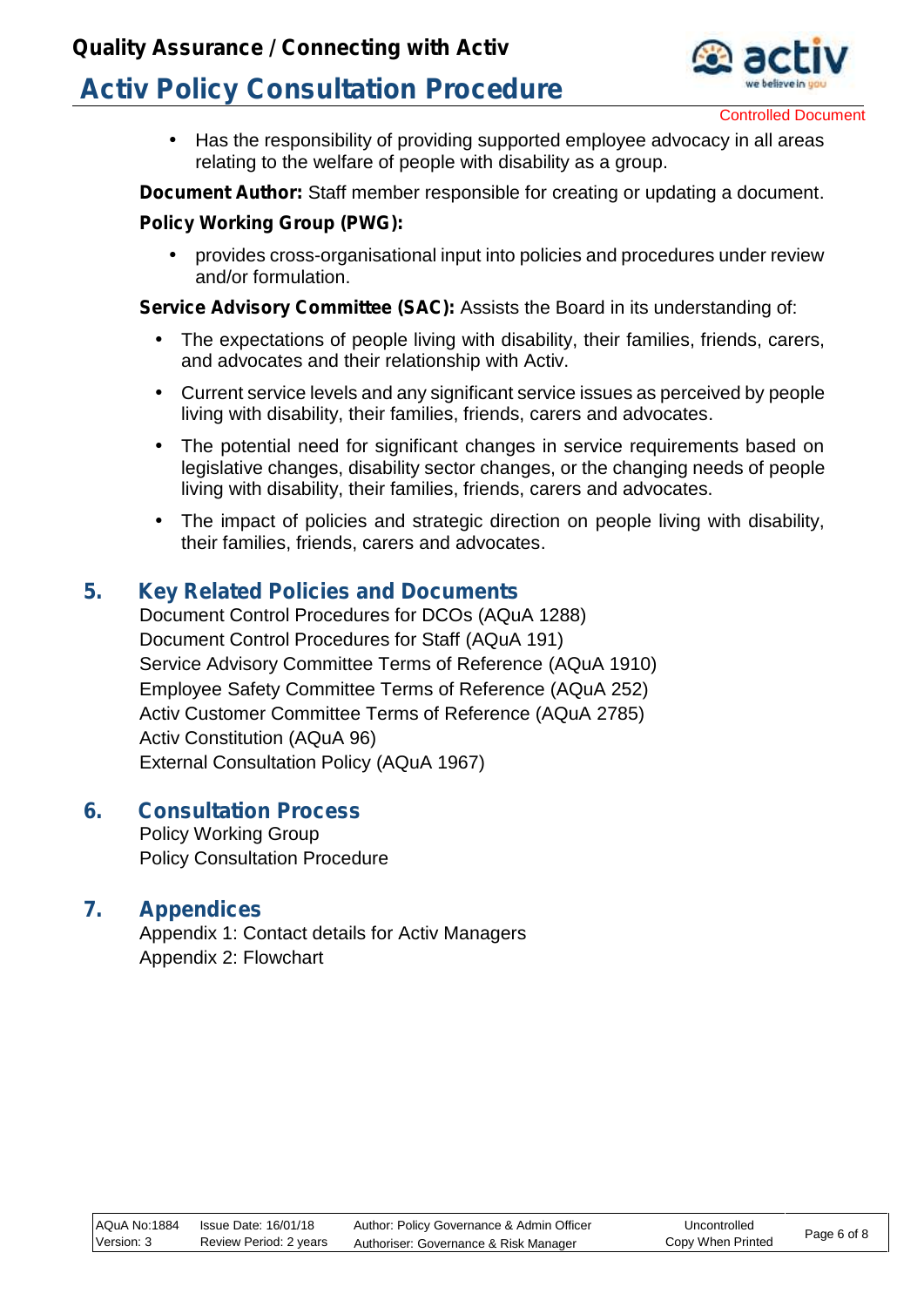

Controlled Document

#### **Appendix 1: List of Activ Managers/Staff**

 Customer Operations Managers – Upper South West Customer Operations Manager (COM) – Lower South West Customer Operations Manager (COM) – Upper South Metro Customer Operations Manager (COM) – Lower South Metro Customer Operations Manager (COM) – Albany Customer Operations Manager (COM) – Goldfields & Esperance Customer Operations Manager (COM) – East Customer Operations Manager (COM) – North East Customer Operations Manager (COM) – North Customer Operations Manager (COM) – Mid West Head of Human Resources

- Head of QSHE
- Communications & Marketing Manager